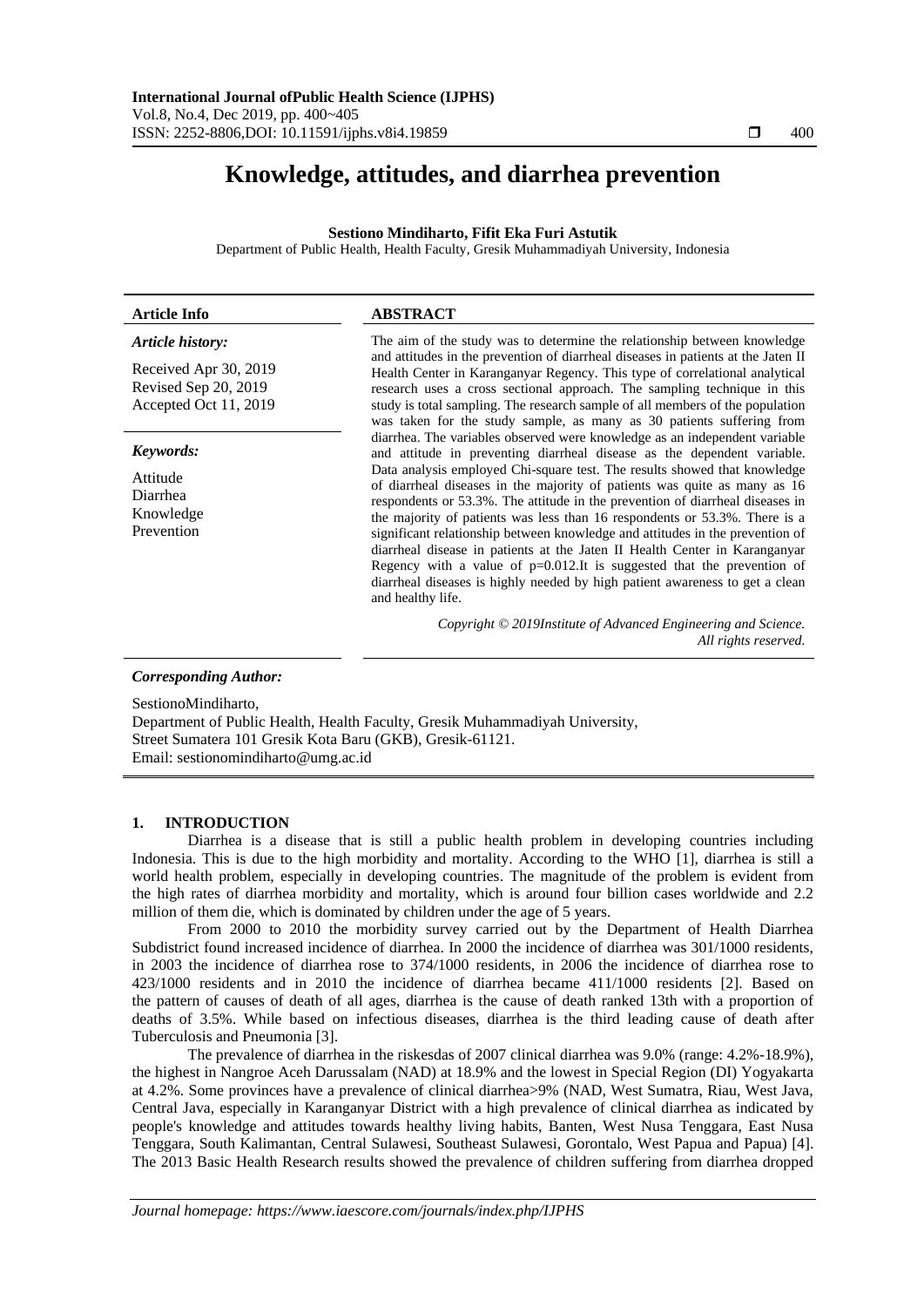dramatically, from 9% in 2007 to 3.5% in 2013. One of the things that made this success achieved was one of knowledge and attitudes, one of which was the habit of washing hands decreased [5]. The Household Health Survey (SKRT), Mortality Study and Basic Health Research (Riskesdas) from year to year are known that diarrhea is still the main cause of child mortality in Indonesia. The main cause of death from diarrhea is inappropriate management both at home and at health facilities. To reduce deaths due to diarrhea, it needs a fast and appropriate management [6].

Data from the Karanganyar District Health Office found the distribution of cases according to the type of disease in the SKD and the response in Karanganyar District in 2015 as many as 17,485 acute diarrhea cases were ranked first from other diseases. The results of recapitulation of patients with diarrhea in health facilities and cadres in Jaten II Karanganyar, obtained results in January-December 2015 as many as 1,275 people suffered from diarrhea starting<1 year to age>15 years, the highest cases of acute diarrhea in January 2015, as many as 145 people began<1 year to age>15 years, in September 2015 there was a decrease in cases of acute diarrhea of 88 people and in December 2015 it increased to 115 people suffering from diarrhea ranging from<1 year to age>15 years. While the area adjacent to Jaten II, namely Jaten I Karanganyar in January-December 2015, only 848 people suffered from diarrhea [7].

# **2. RESEARCH METHOD**

The type of research used is correlational analytics using a cross sectional approach. The cross sectional design is a design with observation and measurement of variables carried out at one particular time only [8]. The analytical correlation method in this study was used to measure the relationship between knowledge and attitudes in the prevention of diarrheal diseases in Jaten II Health Center, Karanganyar Regency.

The research was carried out in Jaten II Health Center, Karanganyar Regency in 2017. The population in this study were all diarrheal patients (all ages) in the Jaten II Health Center in Karanganyar Regency (30 patients). The sampling technique used in this study was total sampling where all members of the population were taken for the study sample as many as 30 patients suffering from diarrhea. The research instrument used in this study was questionnaire.Data analysis techniques used non-parametric statistical tests with chi-square test  $(\chi^2)$  with a confidence level of 95% (p<0.05).

# **3. RESULTS AND DISCUSSIONS**

# **3.1. Age of respondents**

The results of the distribution based on the age of the respondents can be seen that most of the age between 25 to 32 years as many as 12 patients or 40.0%. This indicates that patients suffering from diarrhea in Jaten II Health Center Karanganyar District are dominated by the average age which tends to be productive. Younger age is more at risk for diarrhea, because at a young age there is a difference in immunity.

According to [9], with increasing age a person will experience changes in psychological and psychological aspects (mental). Overall physical growth has four categories of changes, namely changes in size, changes in proportions, loss of old features and emergence of new characteristics. This occurs due to maturation of organ function. On the psychological and mental aspects of a person's level of thinking is more mature and mature. Table 1 presents the age of respondent.

Table 1. Respondents' age frequency distribution

| No | Age             | Frequency | Percentage |
|----|-----------------|-----------|------------|
|    | $25 - 32$ tahun | 12        | 40.0%      |
| 2. | $33-40$ tahun   | 10        | 33.3%      |
| 3. | >40 tahun       |           | 26.7%      |
|    | Total           | 30        | 100.0%     |

# **3.2. Gender of respondents**

The results of distribution based on the sex of the respondents can be seen that most of the women were 19 patients or 63.3%. This indicates that patients suffering from diarrhea in Jaten II Health Center Karanganyar District are dominated by women. Gender is related to the incidence of diarrhea due to the influence of behavior and exposure. Diarrhea is a gender health problem, women are more at risk of suffering from diarrhea than men because they are generally more involved in household activities. Daily activities in the household can affect the incidence of diarrhea, such as cooking, cleaning the house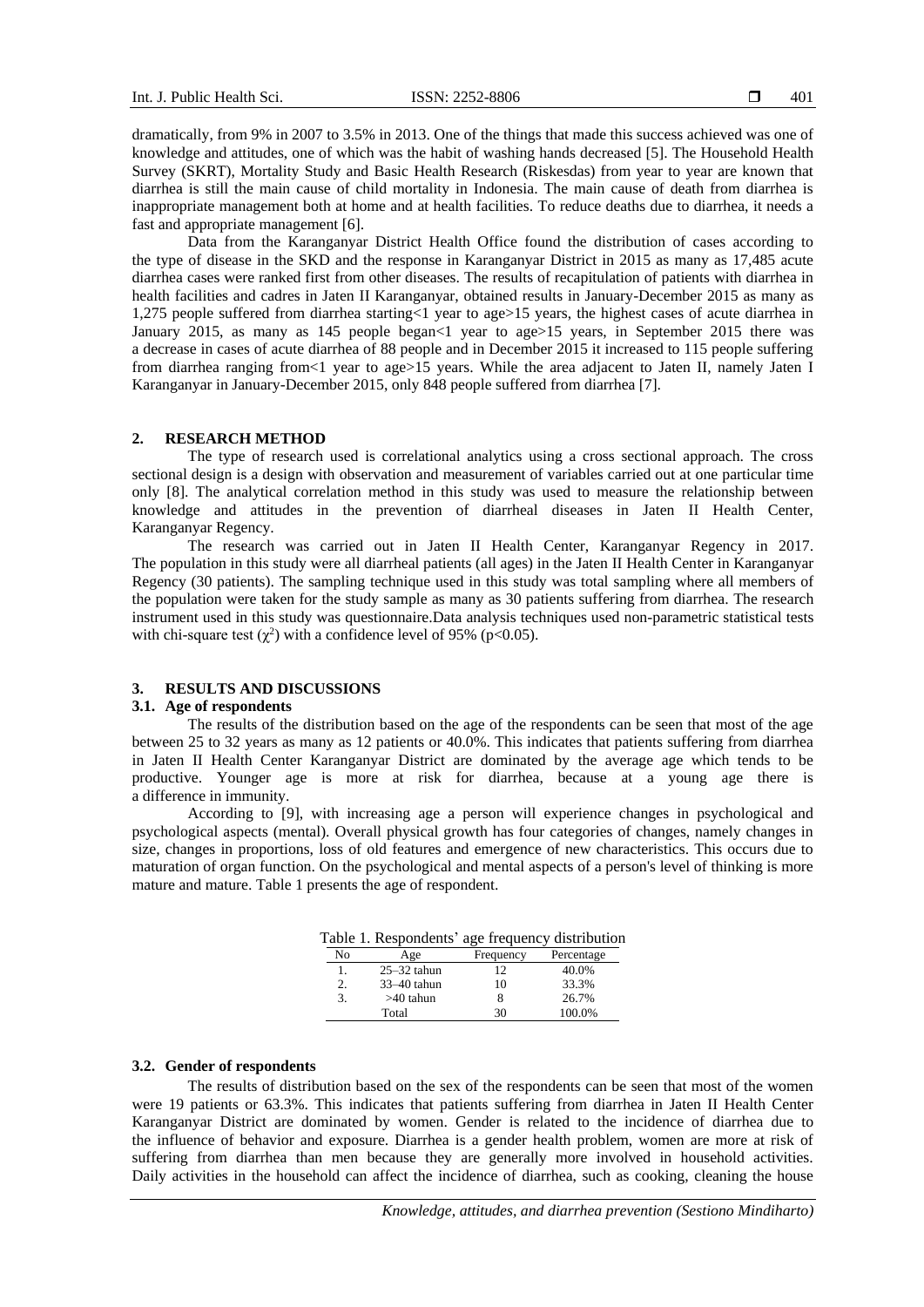from dust, and other tasks that are a source of pathogen exposure in the household as well as various chemicals [10]. Table 2 describes the gender of respondent.

|     |       |                             | Table 2. Respondent gender frequency distribution |  |
|-----|-------|-----------------------------|---------------------------------------------------|--|
| No. |       | Gender Frequency Percentage |                                                   |  |
|     | Man   |                             | 36.7%                                             |  |
|     | Women | 19                          | 63.3%                                             |  |
|     | Total | 30                          | 100.0%                                            |  |

### **3.3. Educational respondents**

The results of distribution based on respondents' education can be seen that most junior high school graduates as many as 11 patients or 36.7%. This indicates that patients suffering from diarrhea in the Jaten II Health Center, Karanganyar Regency are dominated by the latest junior secondary education. The higher the level of education of a person, it is expected that the better the level of understanding and easy to receive messages or information, including information in the health sector.

Education means guidance given to someone by someone for something so they can understand. It cannot be denied that the higher a person's education is, the easier they are to receive information, and in the end the more knowledge they have. Conversely, if someone has a low level of education, it will hinder the development of one's attitude towards the acceptance of information and new values are introduced [11]. Table 3 explains education of respondent.

Table 3. Respondents' education frequency distribution

| No | Education                | Frequency | Percentage |
|----|--------------------------|-----------|------------|
| l. | <b>Elementary School</b> |           | 30.0%      |
| 2. | Junior High School       | 11        | 36.7%      |
| 3. | High School              |           | 23.3%      |
|    | College                  | 3         | 10.0%      |
|    | Total                    | 30        | 100.0%     |

### **3.4. Work**

The distribution results based on the work of respondents can be seen that most housewives are 12 patients or 40.0%. This indicates that patients suffering from diarrhea in Jaten II Health Center Karanganyar Regency are dominated by jobs as housewives. Jobs generally relate to income so that it affects the ability of access in the field of health services. Someone with good work and income will find it easier to meet the needs of food, clothing, shelter and health services than those with low income.

The work will determine the socio-economic status because from work all needs will be fulfilled. Work does not only have economic value, but human efforts to get satisfaction and get rewards or wages, in the form of goods and services, will meet their life needs. Work is a must for every individual because in work there are two aspects, physical satisfaction and fulfillment of life needs [12]. Table 4 presents the employment of respondent.

|    | . Bhothoution of hequene |           | $01.011$ 0111 01 |
|----|--------------------------|-----------|------------------|
| No | Work                     | Frequency | Percentage       |
|    | Housewife                | 12        | 40.0%            |
| 2. | Laborer                  | 2         | 6.7%             |
| 3. | Farmer                   | 10        | 33.3%            |
| 4. | Entrepreneur             | 3         | 10.0%            |
| 5. | Private                  | 3         | 10.0%            |
|    | Total                    | 30        | 100.0%           |

Table 4. Distribution of frequency of work of respondents

# **3.5. Knowledge of diarrhea in patients in Jaten II Health Center, Karanganyar Regency**

Based on the results of the study, Table 5 shows that the knowledge of diarrheal diseases in patients in the Jaten II Health Center in Karanganyar Regency was as much as 16 patients or 53.3%. Low knowledge and ignorance result in mishandling when preparing food/drinks. Therefore education about handling food including water brings great benefits to prevent diarrheal diseases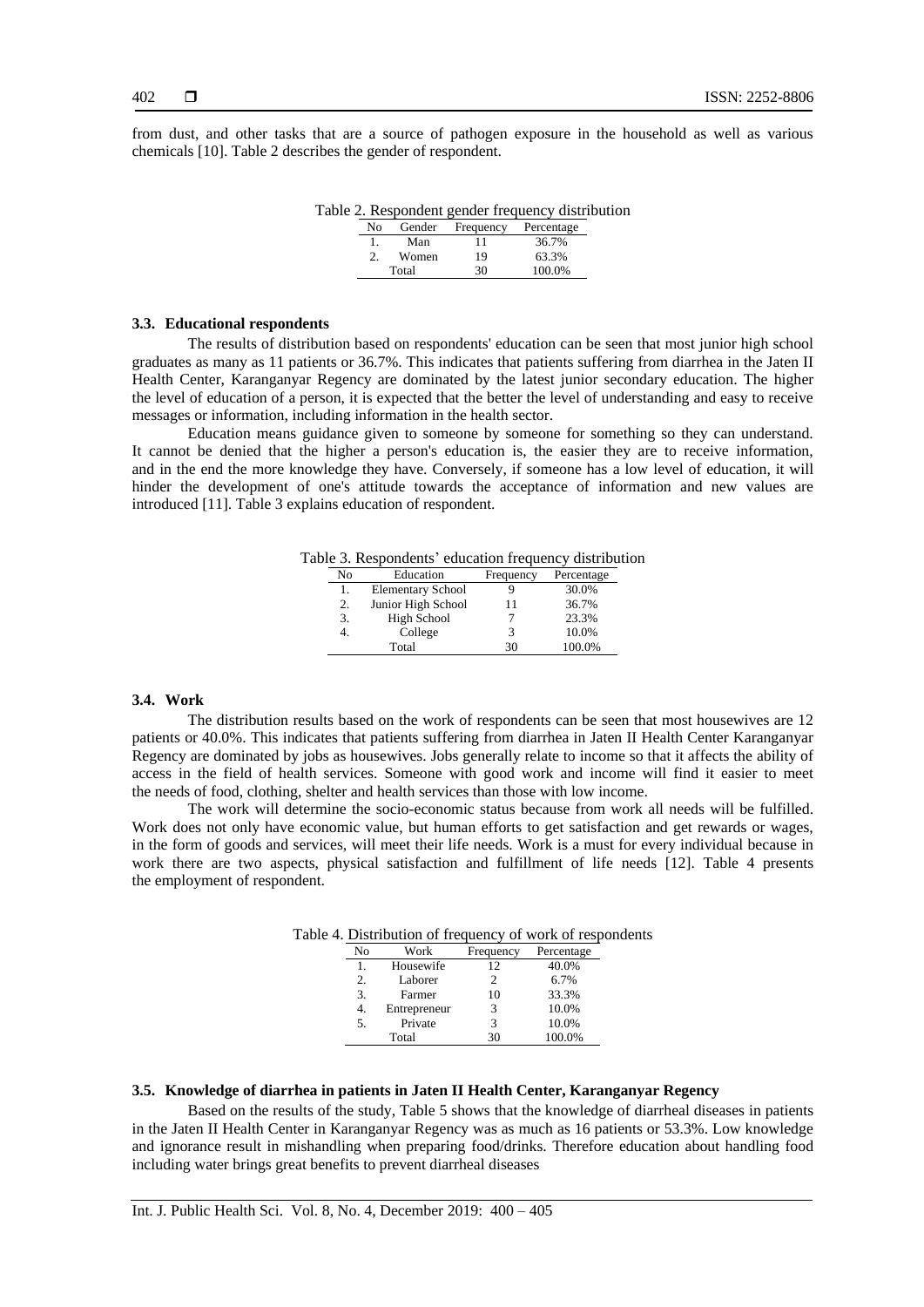Knowledge is a very important domain to master, because by knowing something we can implement and make guidelines for further actions [13]. Knowledge is a guideline in shaping a person's actions and behavior. The existence of knowledge will raise awareness of someone who finally triggered it to behave in accordance with the knowledge they have [14].

| Table 5. Knowledge of diarrhea             |        |    |        |  |  |  |
|--------------------------------------------|--------|----|--------|--|--|--|
| Knowledge<br>Frequency<br>Percentage<br>No |        |    |        |  |  |  |
| 1.                                         | Less   |    | 26.7%  |  |  |  |
| 2.                                         | Enough | 16 | 53.3%  |  |  |  |
| 3.                                         | Well   | 6  | 20.0%  |  |  |  |
|                                            | Total  | 30 | 100.0% |  |  |  |

# **3.6. Attitudes in prevention of diarrhea in patients in Jaten II Health Center, Karanganyar Regency**

Table 6 shows that the attitude in the prevention of diarrheal diseases in patients in the Jaten II Health Center in Karanganyar Regency was 16% or 53.3%. The formation of attitudes is influenced by personal experience, culture, other people who are considered important, mass media, etc. The assessment of the attitude of clean and healthy living includes the use of clean water, washing hands with clean water and soap and using healthy latrines showing attitudes that support the prevention of diarrheal diseases. Attitude is certain regularity in terms of feeling (affection), thought (cognition), and predisposing actions (konasi) one another towards one aspect in the surrounding environment [15].

Every individual has a different attitude to each other. Individuals have a positive attitude when individuals feel happy and are able to put themselves at the level of existing attitudes [16]. According to [3] a person's attitude towards an object is a feeling of supporting or favoring (feeling) and feeling not supporting or impartial (unfavorable) on the object.

Table 6. Attitude in prevention of diarrhea

| Nο | Attitude | Frequency | Percentage |
|----|----------|-----------|------------|
|    | Less     | 16        | 53.3%      |
|    | Well     | 14        | 46.7%      |
|    | Total    | 30        | 100.0%     |

# **3.6. Relationship between knowledge and attitudes in prevention of diarrhea in patients in Jaten II Health Center, Karanganyar Regency**

The results of the current study are in line with his research [17] stated that there was a significant relationship between mother's knowledge, attitudes and behavior towards the incidence of diarrhea in children under five at Pattalassang Public Health Center, Takalar District. The results of the research of [18] concluded that there was a significant relationship between the relationship between knowledge and the habit of washing hands with soap in housewives to prevent diarrhea and ARI.

The creation of a healthy environment is inseparable from the contribution of human behavior. Health services will also not succeed if there is no change in behavior even though health facilities are adequate. Some indicators that can affect diarrheal diseases in JatenKaranganyar such as clean and healthy living behavior (PHBS) are still low, there are still many families that do not have access to clean water and the lack of families who have basic sanitation facilities that meet health requirements will affect the increase diarrhea in Jaten, Karanganyar Regency. One of the things that made this success achieved was one of knowledge and attitudes, one of which was the habit of washing hands so that diarrhea could decrease [19]. Table 7 shows the result of relationship between variables.

Table 7. Relationship between knowledge and attitudes in prevention of diarrhea

|           | Attitude |      |      | Total |    |      |       |       |
|-----------|----------|------|------|-------|----|------|-------|-------|
| Knowledge | Less     |      | Well |       |    |      |       |       |
|           |          | %    |      | %     |    | %    |       |       |
| Less      | 6        | 20.0 |      | 6.7   | 8  | 26.7 |       |       |
| Enough    | 10       | 33.3 | 6    | 20.0  | 16 | 53.3 | 0.012 | 0.478 |
| Well      | 0        | 0.0  | 6    | 20.0  | 6  | 20.0 |       |       |
| Total     | 16       | 53.3 | 14   | 46.7  | 30 | 100  |       |       |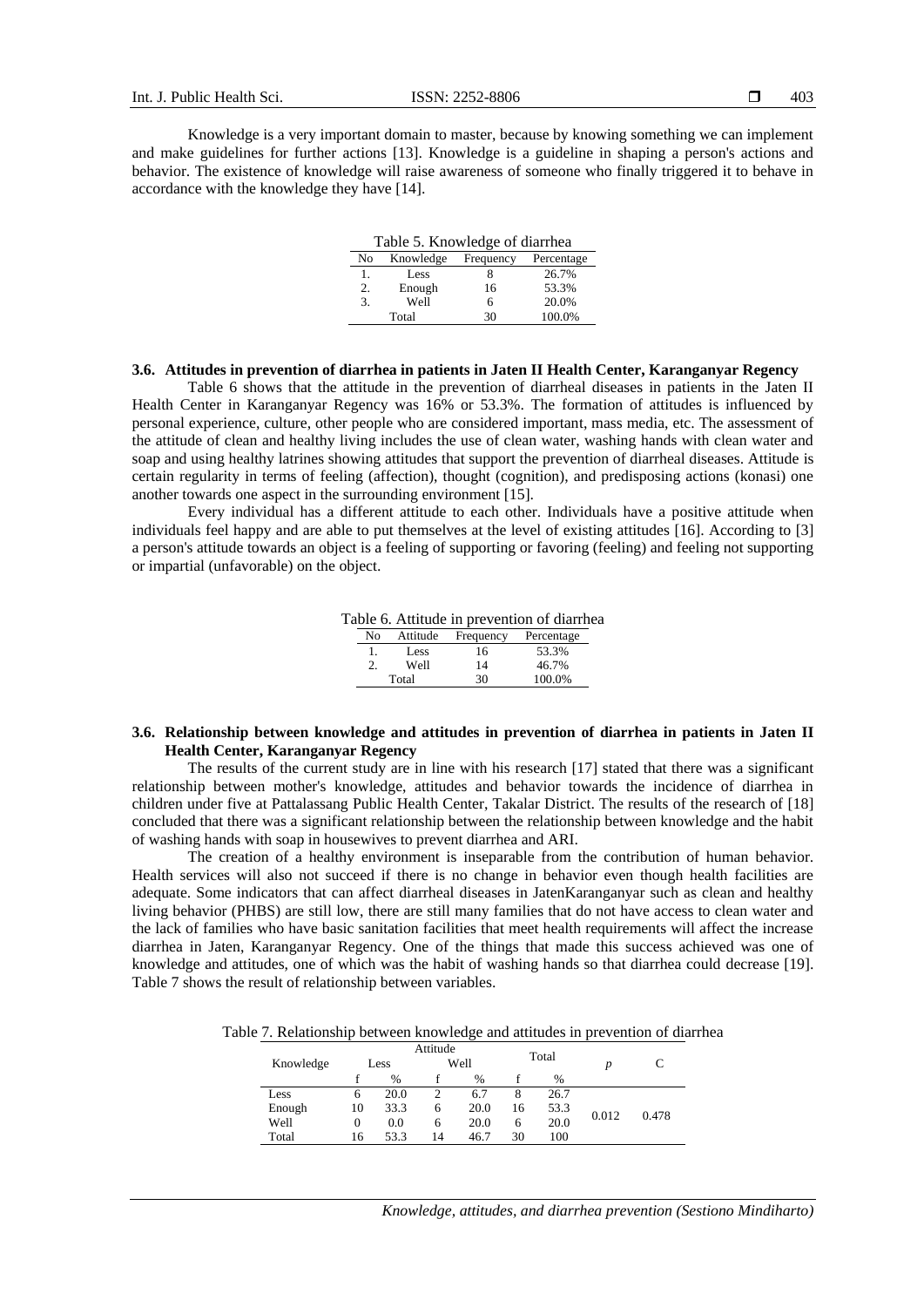# **4. CONCLUSION**

Knowledge and attitude are determinant variable on diarrhea prevention. Current resarch showed that there is a significant relationship between knowledge and attitude in the prevention of diarrheal disease in patients at the Jaten II Health Center in Karanganyar Regency.

## **ACKNOWLEDGEMENTS**

The entire study was funded by the Muhammadiyah Gresik LPMP for Fiscal Year 2018/2019.

# **REFERENCES**

- [1] The World Bank. Theories of behavior change. Accessed November 26, Received from: https://siteresources.worldbank. org/EXTGOVACC/Resources/BehaviorChangeweb.pdf, 2015.
- [2] Hidayati, T.N., 2007. Knowledge about ARI in infants and attitudes about seeking treatment in the work area of Jogonalan 1 Public Health Center Captain. *Nursing FIKkes* Vol.1 No.1, October 2007: 68- 72.http://jurnal.unimus.ac.id. Retrieved 10 August 2016.
- [3] Evayanti, N.K.E., Purna, I.N., and Aryana, I.K., 2014. Factors that related to the incidence of diarrhea in children under five who seek treatment at the Agency Tabanan General Hospital. *Journal of Environmental Health* Vol. 4 no. 2, November 2014: 134-139. Downloaded on August 8, 2016.
- [4] Barr, R. G., Rivara F.P., Barr, M., Cummings, P ..., Taylor, J., Lengua, L., 2009. The effectiveness of educational materials was designed to change knowledge and behavior regarding crying and shaken-baby syndrome in mother of newborns: a randomized controlled trial. *CMAJ*. Published at www.cmaj.ca.p.703. Retrieved 17 February 2016.
- [5] Adisasmito, W. 2007. Risk factors for diarrhea in infants and toddlers in Indonesia: Systematic Review of Academic Research in the Field of Public Health. *Makara*, Health, Vol.11, No.1, June 2007: 1-10. Downloaded on the 8<sup>th</sup> August 2016.
- [6] Bhutta Z.A., Das J.K., Walker N., Rizvi H., Campbell H., Rudan I., Blok R.E. Intervention to address death from childhood pneumonia and diarrhea equitably: what works and at what cost?. *The Lancet Journal*. www.thelancet.com. D-12-08637R3. S0140-6736 (13) 60648-0, 2013.
- [7] Joseph T and NaregalPrakash.. A study to assess the effectiveness of health education on knowledge with reference to prevention and home management of diarrhea among mothers of under five children in selected rural area at KaradTaluka, India. *International Journal of Science and research (IJSR).* ISSN (online): 2319-7064, 2012.
- [8] Fuge TG, Ayanto SY, Gurmamo FL. Assessment of knowledge, attitude and practice about malaria and ITNs utilization among pregnant women in Shashogo District, Southern Ethiopia. *Malaria Journal*;14:235-43, 2015.
- [9] Rahmah NLM, Luthviatin N, Purianty M. Relationship between mother's knowledge and attitudes of children under five about diarrhea to the act of administering rehydration fluids to diarrhea toddlers, a case study in the Patrang Health Center Jember District [thesis]. University of Jember Faculty of Public Health, Accessed March 21, 2017. Received from: http://repository. unej.ac.id/bitstream/handle/123456789/1779/Nur%20Laily%20MR%20-  $% 20082110101089$ <sub>-1.pdf</sub>? sequence = 1, 2013.
- [10] Nasrin D, Wu Y, Blackwelder WC, Kotloff KL, dkk. Health care seeking for childhood diarrhea in developing countries: evidence from seven sites in Africa and Asia. *Am J Trop Med Hyg* ;89(1 Suppl):3–12, 2013.
- [11] Mu'is A., Ismanto A.Y., Onibala F. Relationship to the implementation of Management Integrated Toddler Illness (IMCI) diarrhea with recovery of diarrhea in toddlers in the Manado City shoulder health center. Accessed from the *Journal of Nursing Journal*.unsrat.ac.id, 2014.
- [12] Adawiyani, R. Effect of anemia booklet on knowledge and drinking compliance is added to the blood and maternal hemoglobin levels pregnant. *University of Surabaya Student Scientific Journal*. Vol.2 No. 2, 2013.
- [13] Siddhartan, T., Nassali, F., Kalyesubula, R., Coca, S., Rastegar, A., Robin, T., Knau f, F. An educational booklet for patient-centred health education about a low-income and non-communicable disease in middle income countries. *The Lancet Journal* Volume 4, special Issue, S25, April 2016. DOI: http: //dx.doi.org/10.1016/S2214-109X (16) 30030-4, 2016.
- [14] RaufHartati, ArdianAdhiwijaya, St. Aminah. Relationship between Knowledge, Attitudes and Behavior of Mothers Against the Degree of Diarrhea Occurrence in Toddlers at Pattalassang Health Center, *Takalar District. Journal*. Volume 2 Number 6 of 2013. ISSN: 2302-1721, 2013.
- [15] Agustina, R., Sari, T.P., Sastromijoyo, S., Oudenhoven, I., Feskens, E., Kok, F.J., Association of food-hygiene practices and diarrhea prevalence among Indonesian young children from low socioeconomic urban areas. *BMC Public Health* 2013, 13: 977. Retrieved 9 August 2016, 2013.
- [16] Supono, J. Factors predicting the perception of mothers about diarrhea in infants. *National Public Health Journal*; 2: 179-85, 2008.